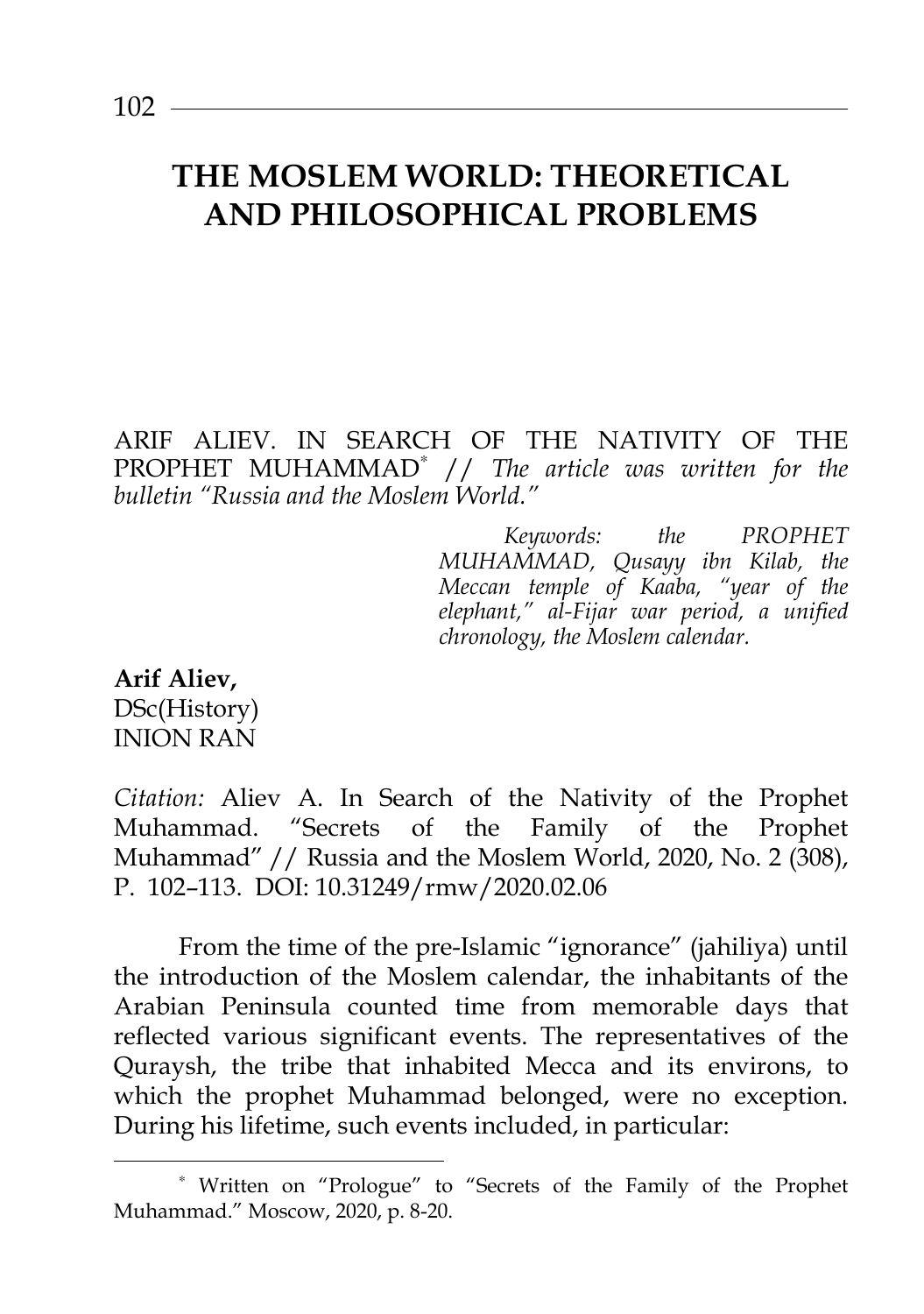– the year of death of the ancestor Qusayy ibn Kilab (the first historically reliable person in the Quraysh genealogy),

- "year of the elephant",

– al-Fijar war period,

– the year of the rebuilding of the Meccan temple of Kaaba.

Later dating, which takes the date of the migration (Hijra(h) of the first Moslems from Mecca to Yathrib (Medina) in 622 as the beginning of the counting of years, was probably carried out by lunar months (12 lunar months were 354 days) without correction inserts prohibited in the Quran. However, it is not known exactly how the years were counted in the time of jahiliya. This circumstance allows modern orientalist historians to assert that almost none of the events in the Arabian history can be accurately dated before the Hijra.

There is therefore nothing surprising in the fact that the real date of the birth of Muhammad was not known even to his relatives and associates. This ignorance was most pronounced in the third year of the reign of the second righteous Caliph 'Umar Ibn al-Khattab (634–644), when he decided to introduce the Moslem calendar.

The impetus for this was the appeal he received in 637 from the commander, Governor of Basra Abu Musa al-Ashari, which stated that there were no dates in letters and documents. The Caliph realized that the lack of a unified chronology was confusing not only the management of troops in the midst of a war with Byzantium and Sasanian Iran, but was also an obstacle to the development of a young Moslem state. He gathered the companions of the Prophet and other knowledgeable people and asked their advice on this matter. Among them was a captured Shah Governor (Satrap) of the province of Khuzestan from the Sassanid family named Hurmuzan, Hurmuzan advised 'Umar about the order of chronology adopted by Byzantines and Persians.

Some of those present agreed with the suggestion of Khurmuzan not to invent anything and to keep track of the years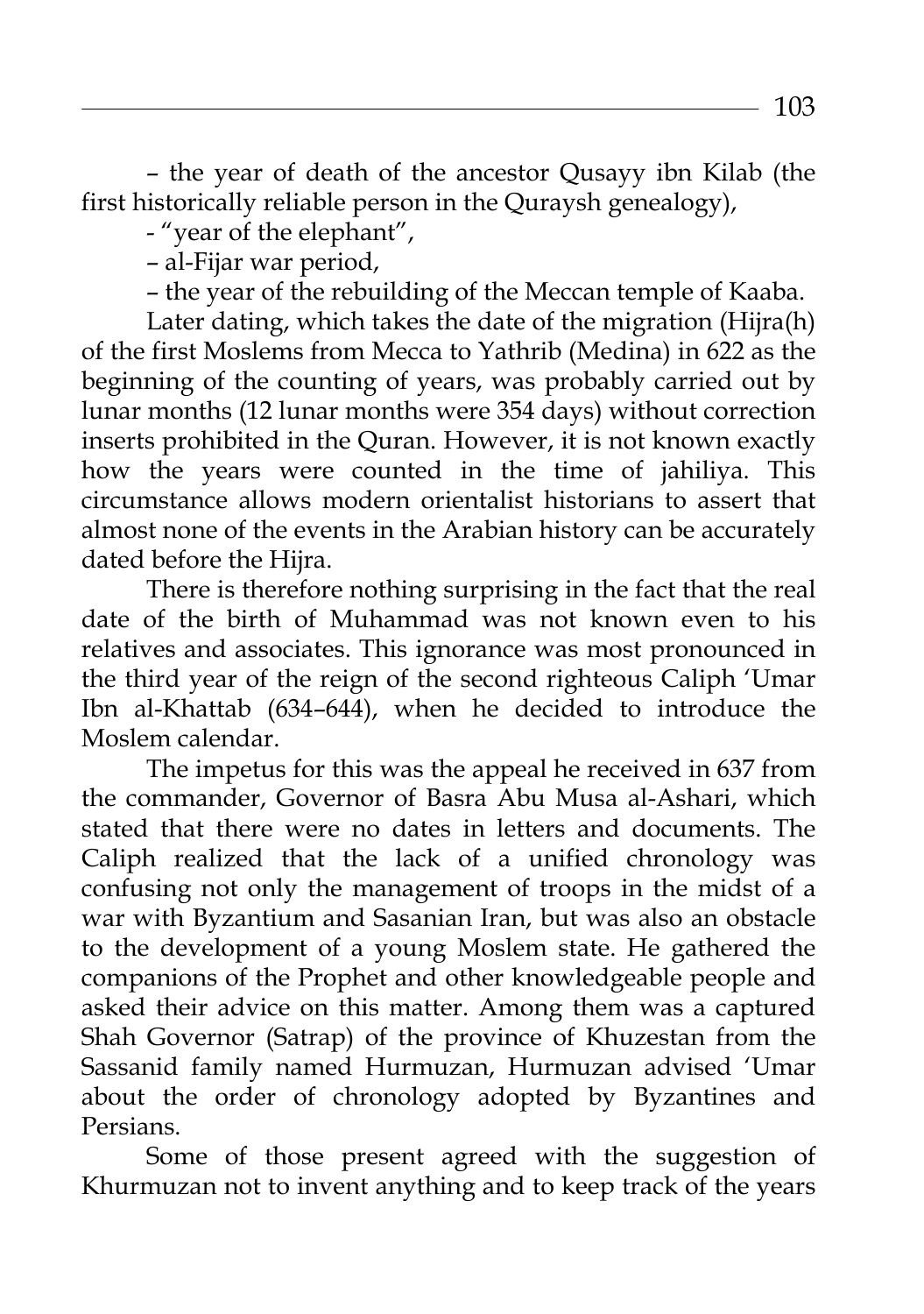according to the chronology adopted either in Byzantium or in Sasanian Iran. In these countries, the date of the beginning of the reign of Seleucus I Nicator (the era of the Seleucids, or the era of Alexander) and the day of the accession of the next shahinshah (such was Yezdigerd III, crowned at the turn of 632 and 633) were taken as the point of chronological reference, respectively. However, 'Umar rejected these considerations, as he was inclined to introduce a "proper" Moslem calendar, different from that followed by the Gentiles, the Christian Byzantines, and the Zoroastrian Persians.

The Caliph rightly believed that the beginning date of the Moslem era would be more appropriate to coincide with some epochal event associated either with the life of the Prophet or with the birth of Islam. At the same time, Umar considered it unacceptable to keep track of the time since the death of Muhammad, although it was well known (only five years have passed since the death of the Prophet): it is not appropriate to make the day of mourning for the deceased Prophet of Islam a holiday. The fact that at this time Iran practiced the counting of years from the beginning of the reign of Yazdigerd III, which happened to coincide with the year of the death of the Prophet of Islam (632), also played a role.

There was no objection to the decision to start calculating the Moslem calendar from the day when the first Quranic revelation was sent to Muhammad. It was known that this event took place at night near Mecca in a cave on mount Hira. Thid night, called the "night of Predestination / Power," the Archangel Gabriel appeared to Muhammad for the first time and called him to preach a new religion.

The trouble was that the exact date of this event remained unknown. Later, when compiling the first biographies of the prophet Muhammad, most Moslem historiographers agreed that his first meeting with Gabriel took place on the 17th of Ramadan, 920 ad, i.e. in 610 ad, in the fortieth year of the Prophet's life. But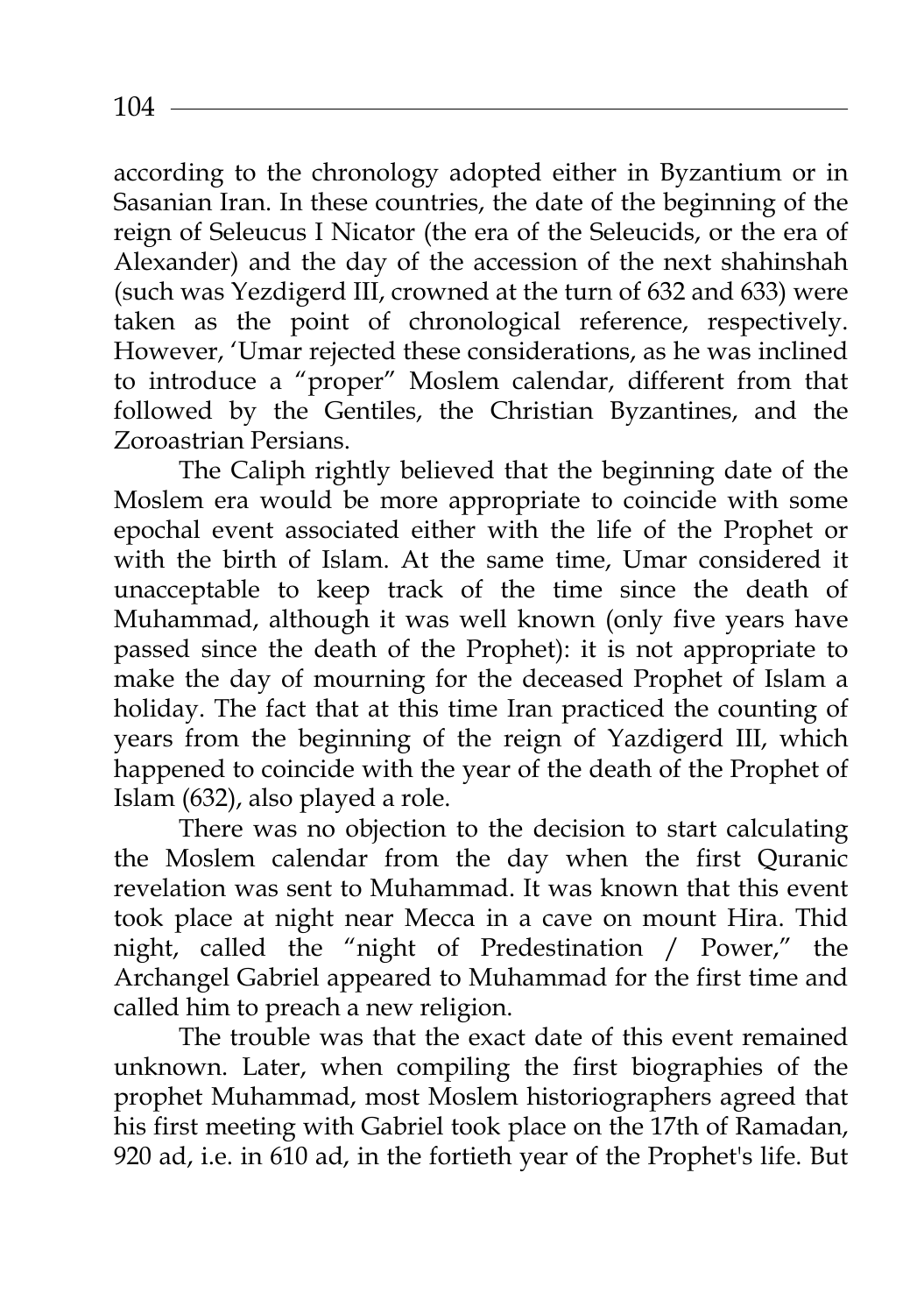the Caliph 'Umar could not have known this, for he was no longer alive.

The ideal option was to start the Moslem era from the day or at least the year of the birth of the Prophet of Islam. But then there was a problem, which was summed up in the book "Monuments of past generations" by the famous encyclopedist from Khorezm Abu Raihan Muhammad al-Biruni (973–1048): '...About the time of [Muhammad's] birth and his speech as a Prophet," he wrote, "there is such a disagreement that does not allow us to put [these events] as the basis of the matter where contradictions should not exist" (2, p.41–42). What was known for certain was that the future Prophet of Islam was born during the long reign of the shahinshah of Sasanian Iran, Khosrow I Anushirvan (531–579), whose name was pronounced by the Arabs as Husri or Kisra.

And what should 'Umar do in this situation, even though centuries later, when numerous authoritative biographies of the prophet were written, there was still no complete clarity about the date of His birth? The Caliph's entourage included perhaps the only person who could attest to the Prophet's date of birth. Such was Hakim Ibn Khizam, the nephew of Khadija, the first wife of Muhammad, who died in 670 or 674 and lived, according to his own words, 120 years. However, by the end of the 630s, he was already a very old man and did not remember exactly when the significant event in the history of Islam occurred. As noted by the famous Russian orientalist O. G. Bolshakov, "... it is difficult to believe that the date of birth of one of the numerous, inconspicuous babies is remembered" (3, p. 64). Here we can add that in those years, the Arabs did not have a tradition to remember birthdays. And the person telling about his age could answer: "I was born after the elephant's March" or "during the reconstruction of Ka'by," etc.

As a result, Caliph 'Umar decided to start the Moslem reckoning with the Hijra – the day of the resettlement of Moslems from Mecca to Medina. "The clearest and most distant date,"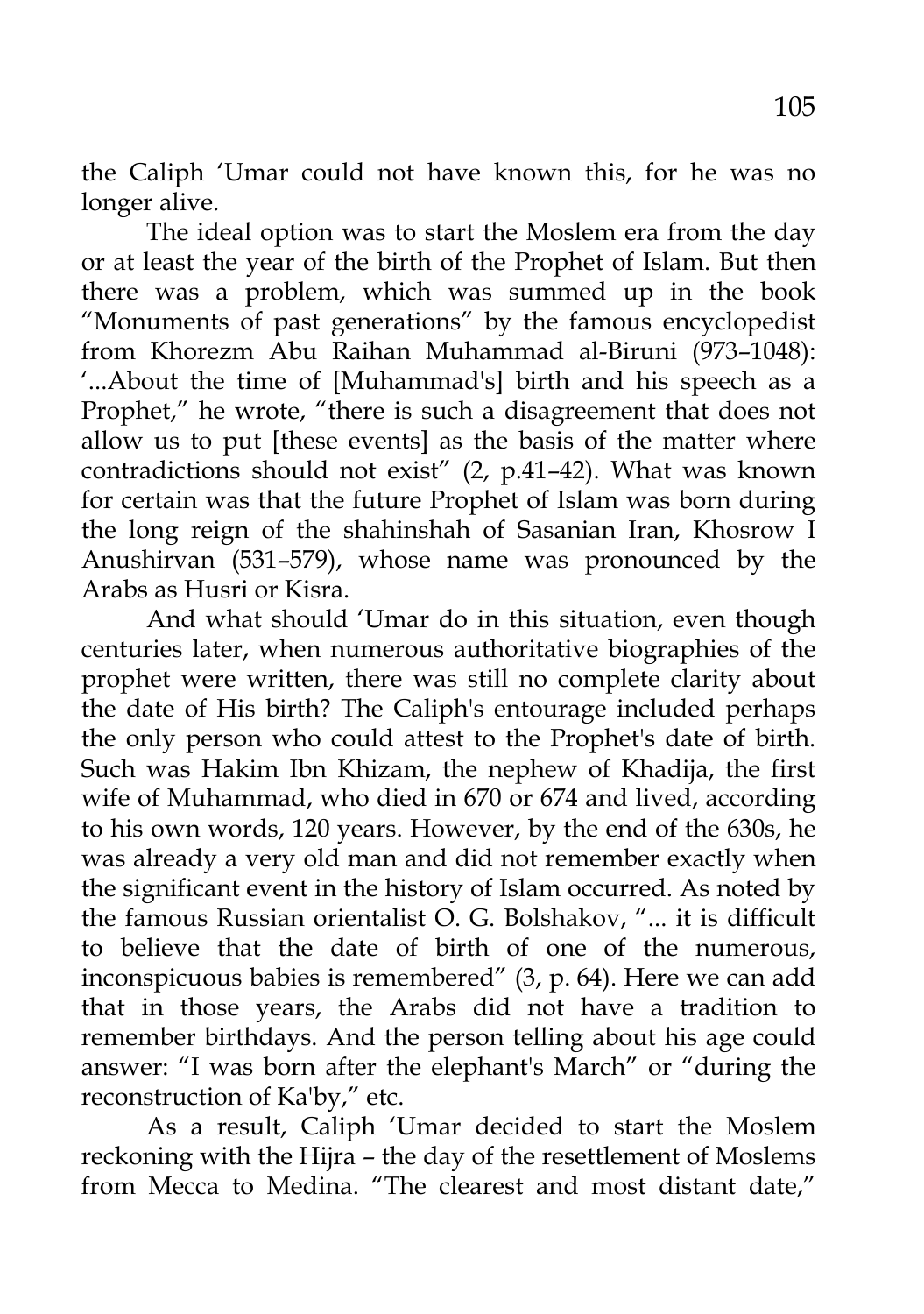2020.02.003 106

wrote al-Biruni, "was hijrah and [the Prophet's] arrival in Medina. This happened on Monday, when eight nights of the month of Rabi the first passed and the beginning of the year hit Thursday. 'Umar stopped on this era and began to count from it what he needed  $\ldots$ <sup>"</sup> (2, p. 41). It should be clarified here that Muhammad, according to such estimates, arrived in the vicinity of Yasrib on September 20, 622, the eighth of the third month of the rabbi 'I Rabi the first. Along with this, other dates were also called: the second and twelfth numbers of Rabbi 'I (2, p. 374; 5, p. 278; 10, p. 302; 16, p. 366; 17, p. 281). However, this was not so important, since the beginning of the first Moslem New Year Umar determined the first day of the month of muharram with which the Arabs began the countdown to the months (July 16, 622). The new chronology began to be applied since 658.

Some Moslem scholars, such as the historian Abu Jafar Muhammad al-Tabari (838 / 9–923) and the historian and translator Ahmad ibn Yahya ibn Djabir al-Baladhuri (circa 820– 893), often dated the events of Arabian history according to the account of the years adopted in Sassanid Iran. With such synchronization, noted O.G. Bolshakov, it turned out that the birth of Muhammad was most likely "in the 40th or 42nd year of the reign of Khosrow I Anushirvan i.e. in 570-573 years." (3, p. 236). This message is confirmed by the information provided by al-Biruni, collecting contradictory data from the stories about the life of Muhammad: "The Prophet is reported to have been born on the night of Monday of the second, but they also say on the eighth and thirteenth of the month of Rabbi the first. Then they say that it was in the fortieth year of the reign of Khosrau I Anushirvan, but they also say: "in the forty-second," and some say in the forty-third. In accordance with this disagreement, there is a discrepancy regarding the life expectancy of the [Prophet]" (2, p. 42)

According to the opinion the great Central Asian scientist of the 9th century – mathematician, astronomer, geographer and historian Muhammad ibn Musa al-Khwarizmi expressed in the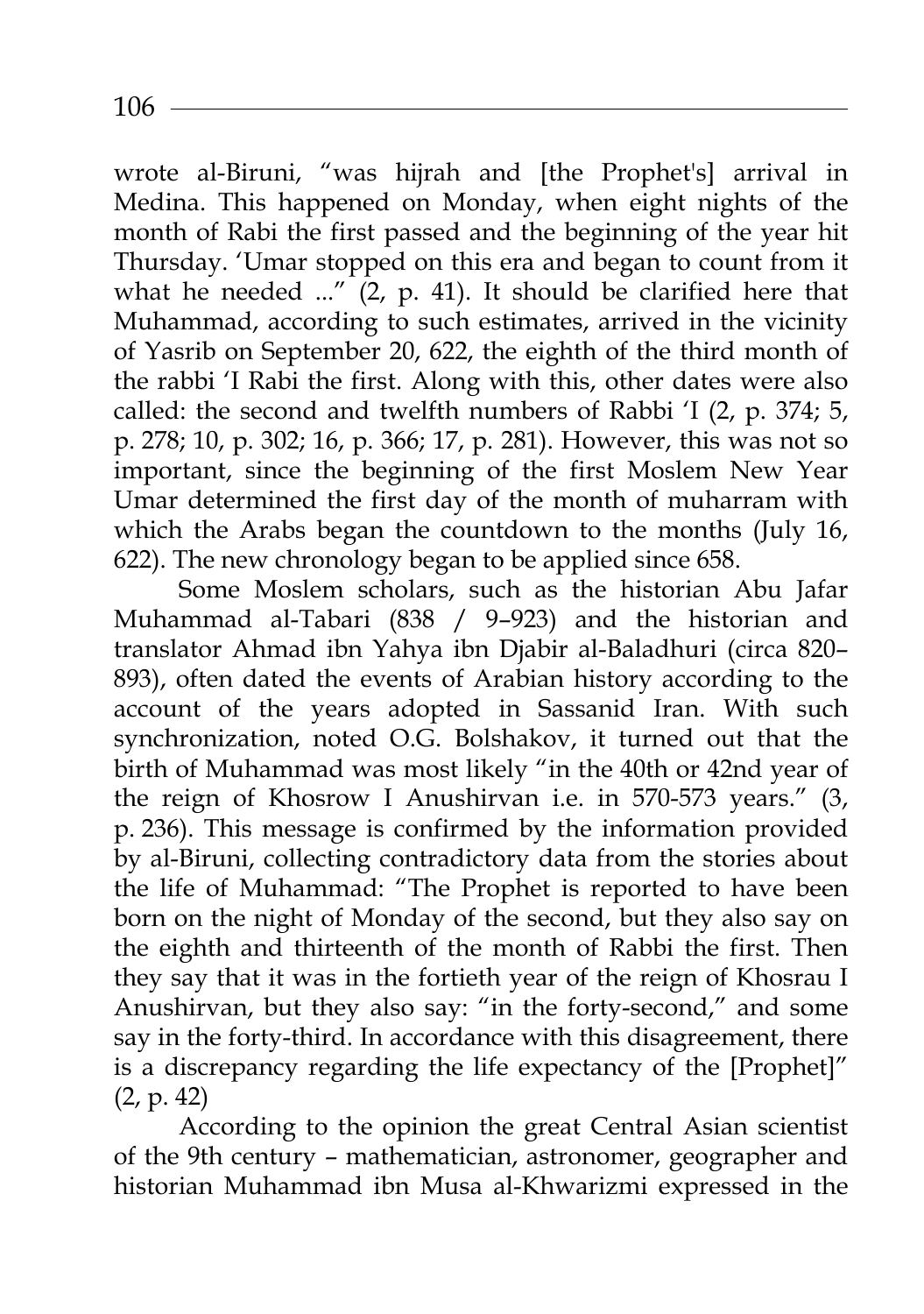"Book of History," to which al-Biruni refers and stands in solidarity, Muhammad was born "on Monday night 17 Day-Maha in the forty-second year of the reign of Anushirvan or 20 Nisan of the year 882 of the era of Alexander ..." (2, p. 138). The famous medieval historian Ismail ibn Umar al-Busri better known as Ibn Kathir (1301–1373) believed that Muhammad, "most likely," was born on Monday the ninth of the month of Rabbi I ( April 571) (4, p. 393).

His equally well-known predecessor, Abu-l-Hasan Ali ibn Muhammad, more commonly referred to as Ibn al-Athir (1160– 1233), wrote in the work Al-Kamil fi-t-tarikh (The Complete book on the history) that Muhammad was born 7 years and 8 months before the death of Khosrov Anushirvan, i.e. in 571/72 (7, p. VI). However, all this data is most likely the result of simple countdowns from the date of the Prophet's death, and not a historical fact. For example, al-Khwarizmi believed that the Prophet died, having lived for 62 years, 9 months and 9 days (2, p. 141).

These data on the age of Muhammad were not the only ones. In particular, the famous collector and interpreter of hadiths (muhaddith) Abu Isa Muhammad ibn Isa al-Tirmidhi (824–883, 888 or 892) in his book "Book of the noble features of Muhammad, the Messenger of Allah," gave other opinions expressed by the Companions of the Prophet. So the secretary (katib) of Muhammad, Muawiya\_ibn\_Abi\_Sufyan (between 594 and 605–680), who later became the first caliph of the Umayyad dynasty, believed that the Prophet was 63 years old at the time of his death. Muhammad's cousin, Abdallah ibn al-Abbas (619– 686 / 87), said that the messenger of Allah died at the age of 63 or 65 years. The servant of Muhammad, Anas ibn Malik (circa 612– 709 / 710 or 711 / 712), claimed that he passed away when he was 60, when "there were no more than twenty gray hairs on his head and beard" (15, p. 6, 240–242).

The inconsistency of Moslem historiography regarding the dates of the early history of Islam enabled Western Orientalists to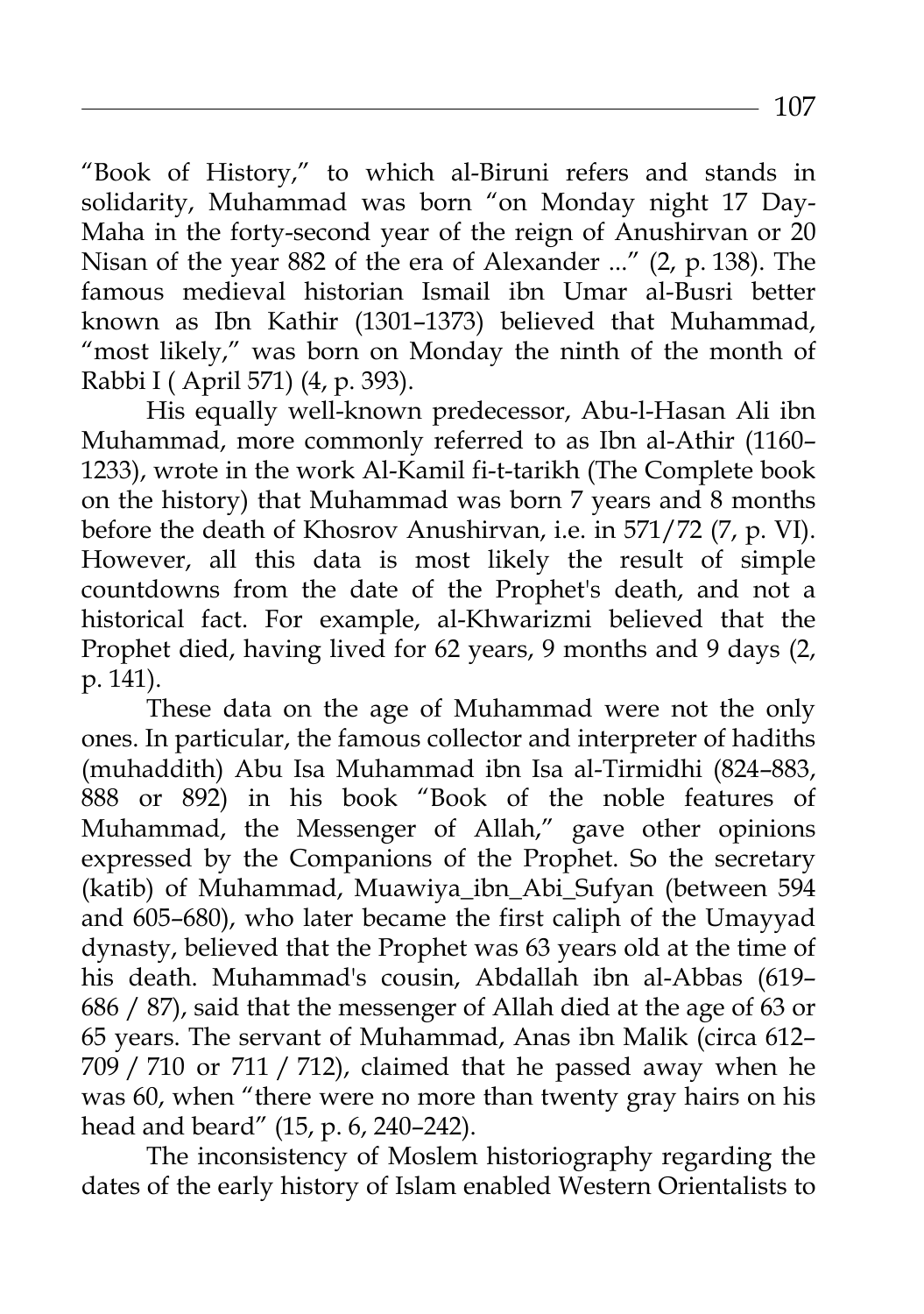conclude that the entire history of Islam, including the biography of Muhammad, was composed (in detail) two to three centuries after the death of the Prophet. And at the same time, many of the Moslem authors arbitrarily interpreted the events of the late jahiliya and the first centuries of Islam and their chronology.

What all the experts agree on is that in the history of Arabia there was one event that turned out to be closely related to the time of the birth of Muhammad. We are talking about a failed attempt to capture Mecca, undertaken by an army equipped with war elephants led by the ruler of Khimyar (South Arabia) Abraha (Abraham) al-Ashram.

What caused the interest of historiographers, especially Moslem ones, in this event? Firstly, the ups and downs of the campaign of "people with an elephant" to Mecca made such a great impression on the Meccans that since this event – Am al-Fil – <sup>"</sup>the year of the elephant," they began to reckon time. Secondly, in Islamic literature, for a long time, starting from the eighth century, the provision according to which the birth of the Prophet Muhammad occurred during the campaign of Abraham to Mecca (which contradicts the method of counting down from the death of the Prophet in determining the date of his birth) has been canonized. And this significant event in many Moslem sources dates back to 570 according to the Gregorian calendar. Thirdly, the plot of the ill-starred Himyar ruler and his army was subsequently reflected in the Quran, in the chapter that is called "The Elephant" (105: 1–4).

Information about the campaign of Abraha is based on real events and has its own background. At the end of V century AD South Arabia was embroiled in a struggle for supremacy on trade routes from India and China, which unfolded between two great powers – Byzantium and Sassanid Iran. The pillar of Constantinople in the region was Christian Abyssinia (Ethiopia), on the territory of which there was a powerful Axumite state, and the ally of the Sasanian empire that from 115 BC The Himyar kingdom (Himyara) existed. It was located on the lands of

2020.02.003 108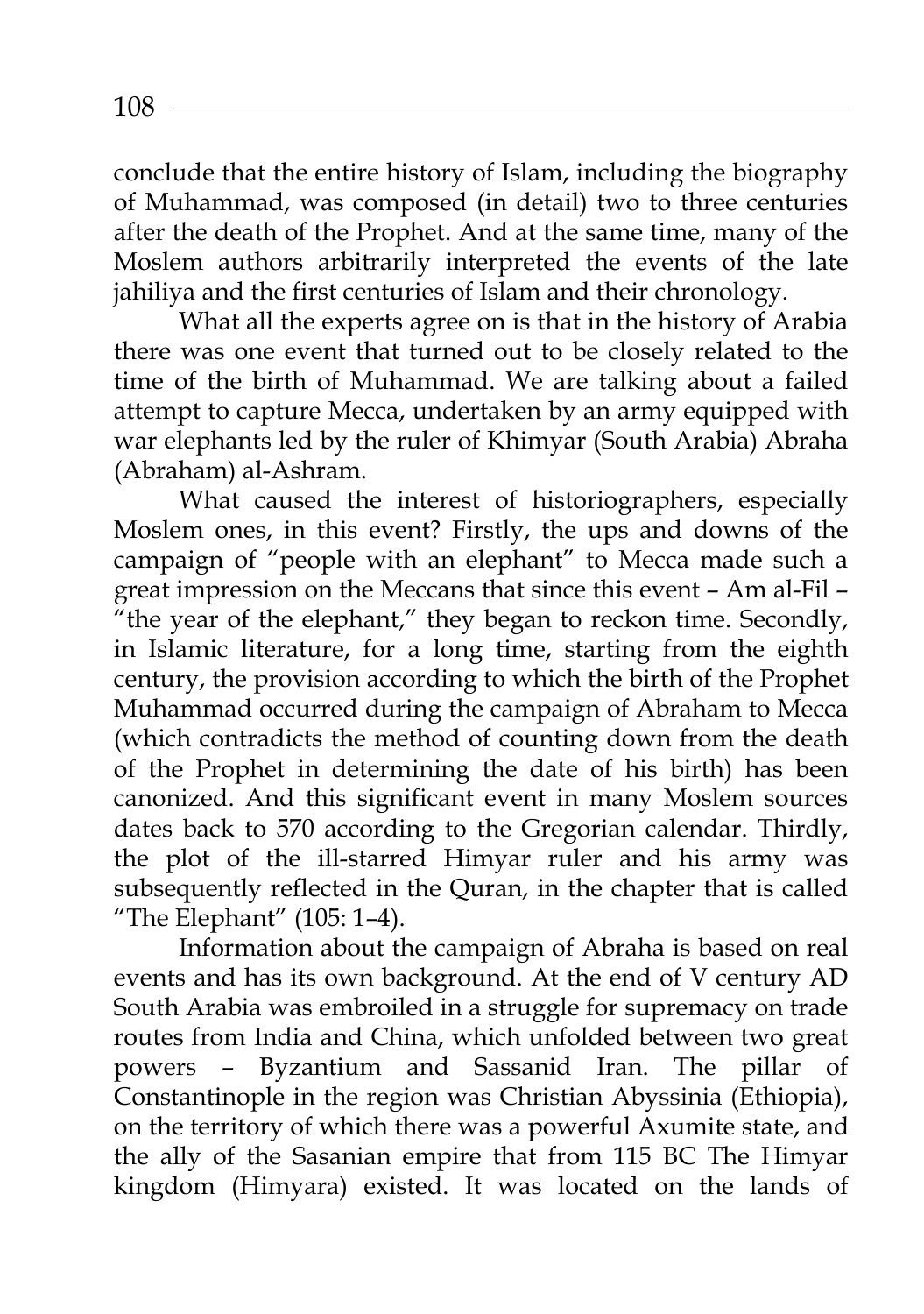modern Yemen. One of the rulers of Himyara, Yusuf Ashar Dhu Nuwas (517–525), adopted Judaism under the name Joseph and launched the persecution of Christians, thereby causing the invasion of Yemeni Abyssinian troops. As a result, all of South Arabia for almost 50 years (525–572) came under the rule of immigrants from Ethiopia.

Around 533, the Ethiopian soldiers stationed in Yemen rebelled, overthrew the viceroy of the Aksumite king (negus), and enthroned one of their commanders, Abraha al-Ashram. Soon, the new ruler refused to pay tribute to the negus and, having defeated the large punitive army sent against him from Ethiopia, became the sovereign ruler of South Arabia. Unlike the inhabitants of Aksum, professing monophysite Christianity, Abrach is said to adhere to Orthodoxy (14, p. 427), which arose in 395 as a result of the division of the Roman Empire into Western and Eastern. This could not but lead to the establishment of strong ties of Himyara with Byzantium. During the years of his reign (535 – no later than 570), he at the head of the troops, reinforced by specially trained fighting elephants, repeatedly made military campaigns in Central Arabia.

What goals did Abraha pursue with his campaigns to the north? First of all, he sought to conquer the settled and nomadic tribes of the peninsula, as well as subjugate the trading rivals of the Himyarites – representatives of the Kuraish tribe who inhabited Mecca and its environs. According to the Byzantine writer and historian Procopius Caesarensis is lat. (circa 500 – after 565), the intentions of Abraha were different: revenge for the desecration of the Christian church (13, p. 281).

 Based on data from South Arabian sources, Professor N.V. Pigulevskaya (1894–1970) dated one of these campaigns "circa 545" (11, p. 343). And in the Himyarite inscription Ry 506 it is said that "the king Abraha ... carved these lines when he made the fourth raid ..." and these lines are dated 547 (Quoted from: 12, p. 32). Abu-l-Nadr Muhammad ibn Saib al-Kalbi (? – 763), a historian and scholar of Islamic doctrine, believed that the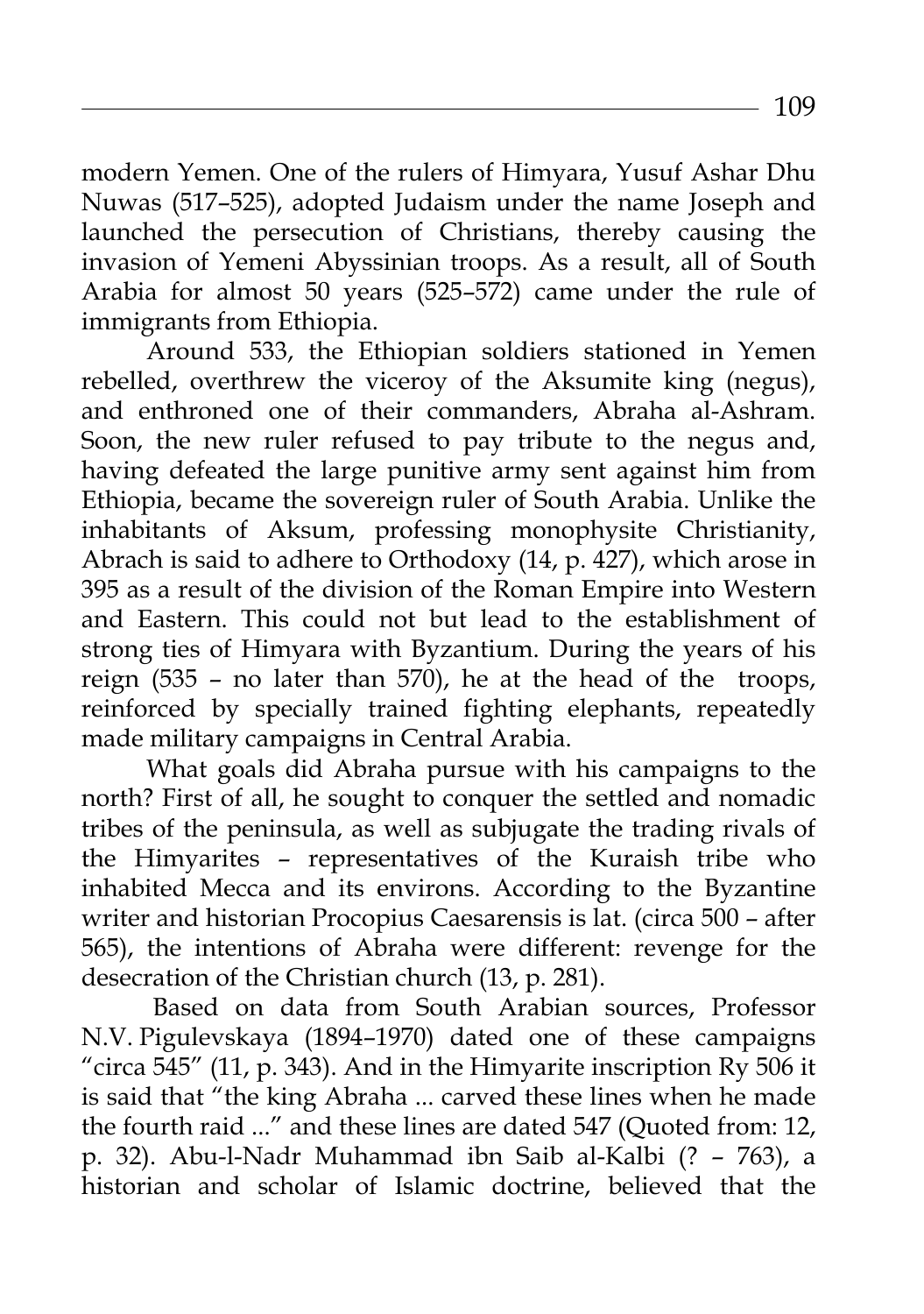prophet Muhammad was born 23 years after this date of the "elephant campaign," i.e. in 570. An opinion was also expressed that this campaign was preceded by the "elephant campaign," which took place around 563 (9, p. 82–84; ex. cm: 3, p. 234). Even at-Tabari indicated 563 as one of the versions of the year of birth of the Prophet. In the work "The History of Messengers and Kings," he noted that there is an opinion that Muhammad was born in the ninth year of the reign of Amr ibn al-Mundhir III (554–569), head of the kingdom of Lakhmid (12, p. 33).

The reports of later Moslem sources preserved relatively detailed information about the last trip of Abraha to Mecca, and the reason that caused it seemed quite prosaic. This is how it is presented in the work Kitab Al-Asnam (The Book of Idols) by a great connoisseur of the genealogies and traditions of the Arab tribes Abu-l-Mundhir Hisham ibn Muhammad Al-Kalbi. (737– 819 / 20 or 821 / 22)

In the city of Sana'a, Abraha al-Ashram built in the city of Sana'a, a church of marble and gilded wood and wrote to the Negus of Axum: "I built a church for you, no one has ever built anything like it. And I will not leave the Arabs [in piece] until I turn their pilgrimage away from the sanctuary (Ka'ba Temple. – A.A.) ... "Having learned about this, one of the leaders of the Arabian tribe Kinana Kinana sent two of his relatives to Sana'a on an assignment to defile the church by defecating. They did so. When Abracha found out about this, he became angry and asked: "Who dared to do this?" He was answered: "One of the worshipers of Ka'ba." And he got angry and marched out with an elephant and Ethiopians (6, p. 32).

The subsequent course of events is not clear in detail and overgrown with legends. According to a later Moslem interpretation, Abraha was supposedly riding ahead of the troops on an elephant named Mahmoud. But when the elephant entered Mecca, the population of which prudently took refuge in the mountains surrounding the city, he did not want to go any further and, moreover, knelt before Ka'ba.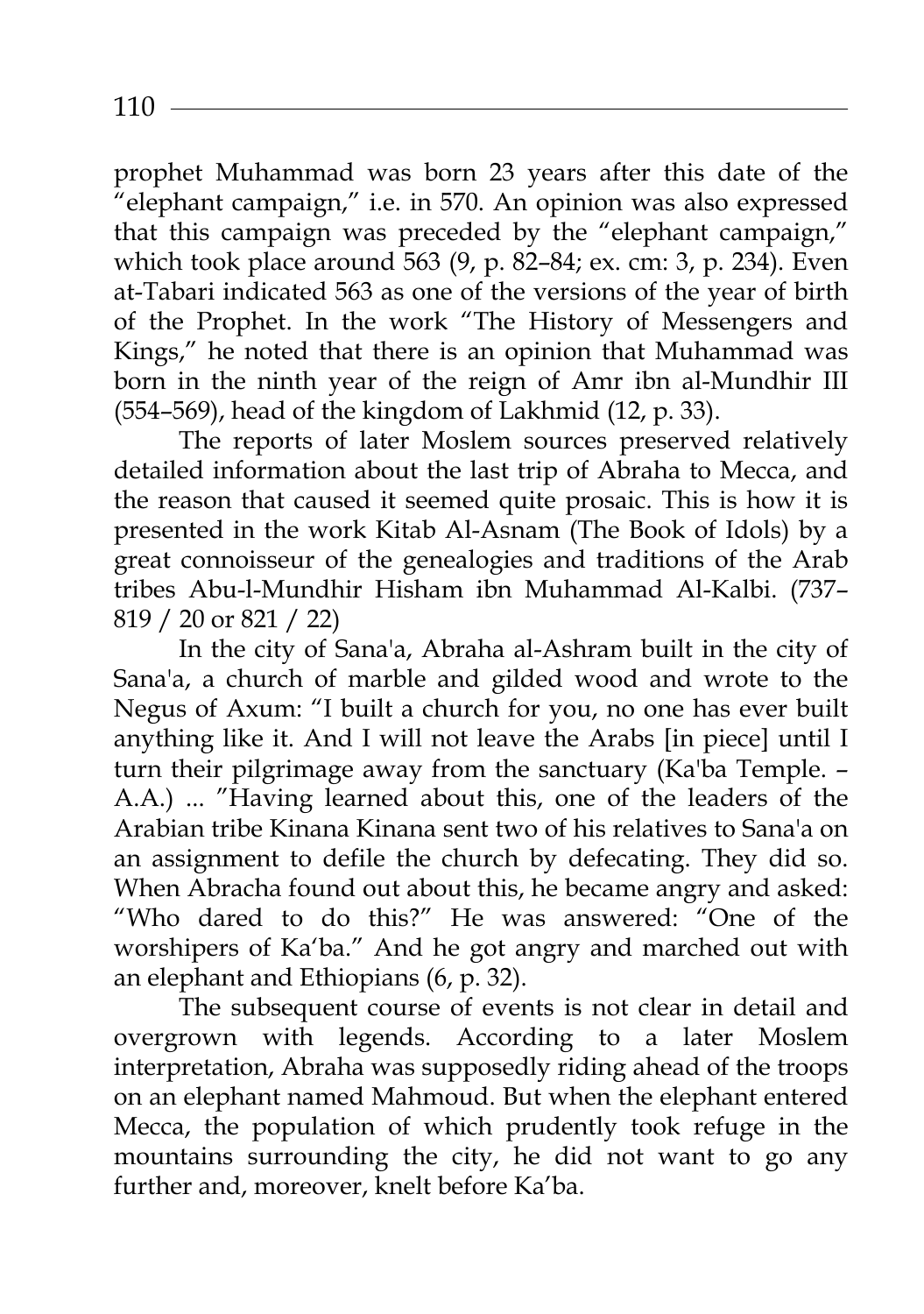The prominent Meccans who remained in the city, led by Muhammad's grandfather Abd al-Muttalib ibn Hashim, were on the point of entering into negotiations with the enemy, but the Almighty intervened. He sent to the invaders a flock of Ababil birds and each of them carried in its beak a brick of burnt clay (Quran, 105: 3-4). And on each of them there was written the name of the warrior on whose head it was to be thrown. As a result, most of the troops died, and the survivors fled, but along the way almost all were killed by the Meccans. Abraha himself, seriously ill, barely reached Sana'a, where he soon died. So the legend says, but, according to more rational assumptions, it was the epidemic of smallpox that became the real reason for stopping the last campaign of Abraha (8, p. 653).

Concluding the review of stories related to the campaigns of Abraha, it can be stated that dating of the "campaign of the elephant," still causing heated debate among oriental historians, remains problematic. There is objective information based on independent written sources that allows us to assert that this campaign was undertaken either before 570 or was carried out by the son of Abraha, Yaksum Yaksum (See, e.g., 3, p. 56-57; 9, p. 61– 86; 12, p. 28–35). As a result, it becomes clear that the linkage of the last of Abraha's campaigns to the time of the birth of Muhammad does not hold water, since it is known that this Himyar ruler died before 570. The fact that Abraha most likely used elephants in all of his military campaigns also contributes to the existing conflicting opinions.

Nevertheless, the attachment the date of birth of Muhammad' to the campaign against Mecca of the troops with the elephant, whoever led them, Abraha al-Ashram or his successors, is not much contrary to the truth. Perhaps, the Meccans who heard about the numerous raids of Abraha to the north also connected with his name the last campaign of the Himyarites. Historians can only follow the traditional dating of the birth of the future Prophet of Islam 570–572, since otherwise not only the system of chronology adopted in Moslem primary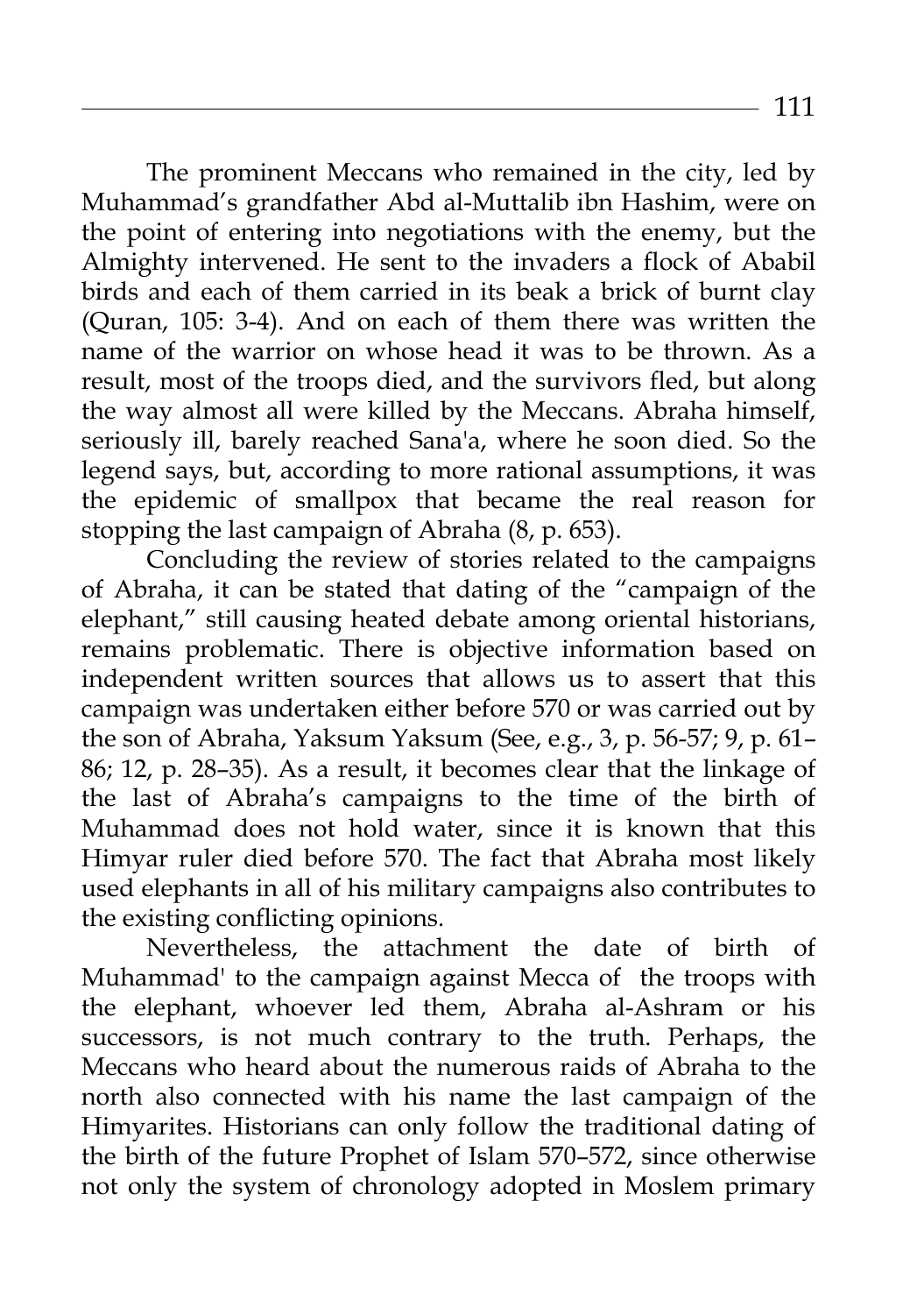sources, but also the chronology of all Moslem history will be violated. In fact, it's not inconvenient for anyone to know that the baby Jesus could not have been born in the year of his own Christmas, because, according to the Gospel of Matthew, "he was born in Bethlehem of Judea in the days of King Herod" (Matthew 2: 1) (1, p. 1012). And we know that King Herod I the Great ruled in Judea from 37 BC right up to his death in 4 BC. The accuracy of the evangelist is confirmed by the fact that the general census of the inhabitants of the Roman Empire, which forced the carpenter Joseph and his pregnant wife Maria to go "register" from the Galilean Nazareth to the Jewish Bethlehem, was initiated by the emperor of Rome Augustus (27 BC – 14 BC) in the same 4 BC.

To date, the entire Moslem historiography of the events that occurred during the Prophet's life is based on the four most frequently mentioned reference points: the "year of the elephant" (≈ 570, the birth of Muhammad), the year of the restructuring of the Ka'ba (605), the beginning of the preaching of Islam (610 ) and hijrah (622).

In other words, taking into account the inevitable inaccuracies, all the data of Moslem authors are built in a single coordinate system: 570 – 605 – 610 – 622. O.G. Bolshakov noted that …"information about the early period of the life and work of Muhammad, is very unreliable. But not because it is falsified. The overwhelming majority of the data (excluding stories of miracles) are reliable to the extent that any eyewitness accounts are reliable" (3, p. 62). Therefore, the discrepancy in dates is actually a different view of the dating of an event.

## **Literature**

- 1. Bible. Scripture Books of the Old and New Testaments. M.: Moscow
- Patriarchate edition, 1979.<br><sup>2.</sup> Biruni, Abureyhan. Selected works. V.I. Monuments of past generations / Transl. and.ann. by M.A. Salier. – Tashkent: Ed. Academy of Sciences of Uz. SSR, 1957.